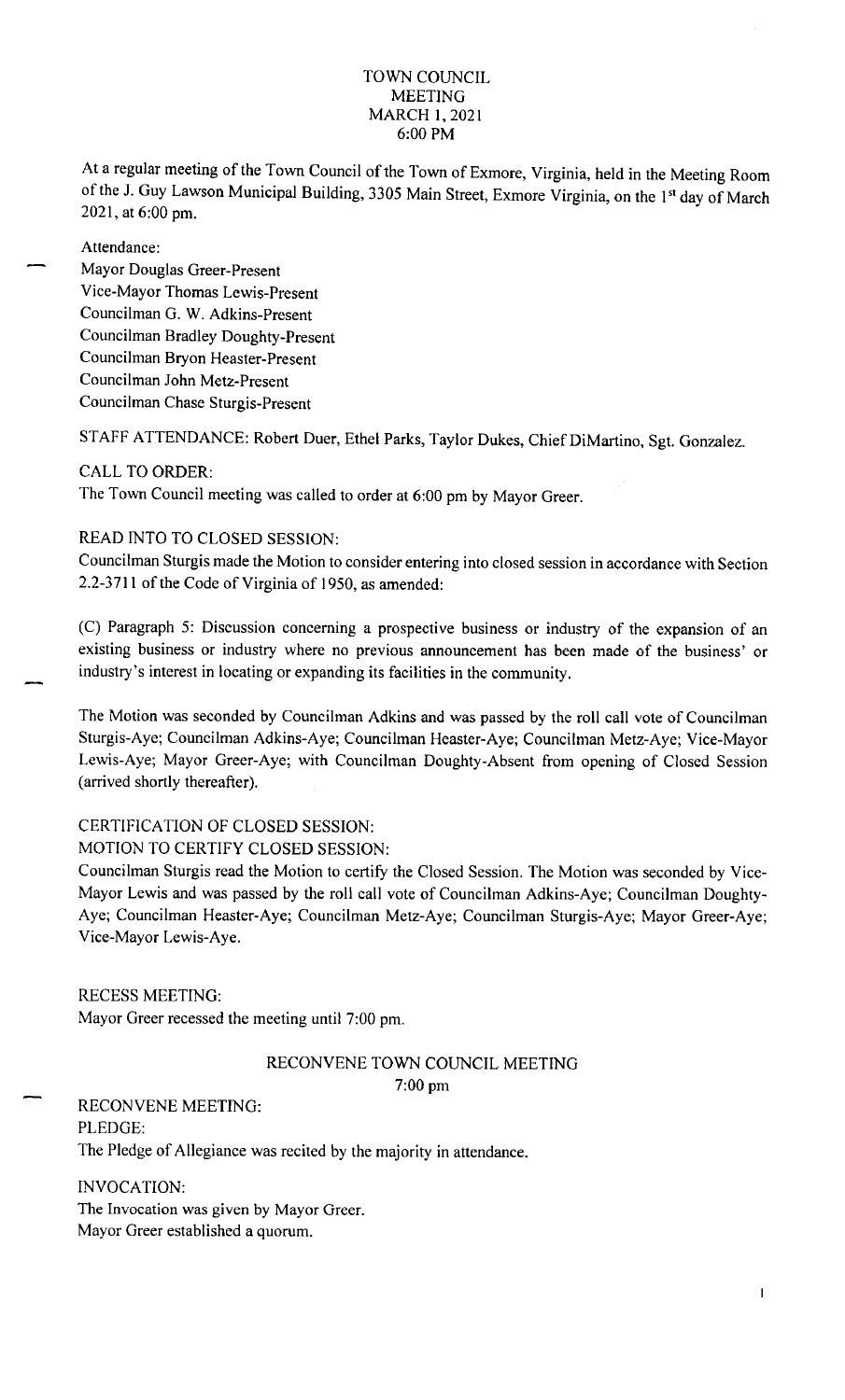# APPROVAL OF MINUTES:

# TOWN COUNCIL MEETING AND PUBLIC HEARING- JANUARY 4, 2021:

Councilman Heaster made the Motion to approve the minutes of the regular Town Council meeting and the Public Hearing of January 4, 2021. The Motion was seconded by Councilman Metz and was passed unanimously.

# CITIZEN COMMENT (LIMIT OF 3 MINUTES PER SPEAKER):

Connie Simpson addressed the Mayor and Council about drainage issues in her neighborhood during the recent rains. She noted that water is standing under her house and her yard is flooded. Ms. Simpson asked if the Town could clean the ditches to help them drain the standing water. Councilman Doughty told her that the ditches belong to VDOT. Councilman Adkins recommended that she purchase flood insurance. Mr. Dukes noted that VDOT is responsible for maintaining the ditches to assure proper drainage.

Christina, (last name inaudible), stated that she does not live in Exmore, but works in Town. She said that her vehicle has gotten stuck in a driveway, on two occasions, due to the recent rains. She suggested sending letters to Exmore residents urging them to contact VDOT regarding the drainage issues.

Councilman Adkins read a letter from Debbie Kirby. Ms. Kirby applauded the Town employees for their hard work in keeping the Town clean. She mentioned a ditch that runs beside her property that is not being maintained by the property owner. Ms. Kirby is asking the Town for assistance in having the owner clean the ditch out, to help prevent flooding on her property.

# TOWN MANAGER'S REPORT - MR. DUER:

Mr. Duer noted that Joshua Killmon reached one year in February with the Town and Kathy Wert will reach 9 years at the end of March.

The moratorium on utility bills remains in place. Mr. Duer noted that we have been granted approximately \$30,000 in COVID Relief Funds and approximately \$11,000 has been submitted to help residents with utility bills.

The new phones have been installed and we should soon start seeing the savings.

Kerry Binard has volunteered to serve on the EDA. We need a nomination and a vote to approve the nomination for her to fill the vacant seat for Exmore.

Business License taxes are coming in and sales tax income has increased since last year.

Mr. Duer stated that due to Mr. Dukes' efforts, the Town has received a \$15,000 grant to make improvements to the Park and playground.

Mr. Duer said that, pending authorization from Governor Northam, we hope to open the office lobby on April 5<sup>th</sup> and return to normal business hours.

Vice-Mayor Lewis made the Motion to amend the agenda to include the EDA nomination under New Business. The Motion was seconded by Councilman Heaster and was passed unanimously.

## FINANCIAL REPORT - MR. DUER:

JANUARY AND FEBRUARY SUMMARY:

Mr. Duer reported that COVID relief given to utility customers, to date, is close to \$38,400. Net income for the month of January was \$75,422 and February was \$19,455.

YTD SUMMARY:

The year-to-date net income is \$224,123.

Mr. Duer made the recommendation to transfer \$30,000 to the Capital Improvement Fund in this years' budget to purchase a police car in the upcoming budget year. It was the general consensus of the Council to transfer \$35,000. Councilman Sturgis made the Motion to authorize Mr. Duer to transfer the funds for the purchase of a police car as he sees fit. The Motion was seconded by Vice-Mayor Lewis and was passed unanimously.

## NEW BUSINESS:

NOMINATION FOR EDA:

Councilman Sturgis made the Motion to appoint Ms. Binard to fill the vacancy on the EDA to represent Exmore. The Motion was seconded by Councilman Adkins and was passed unanimously.